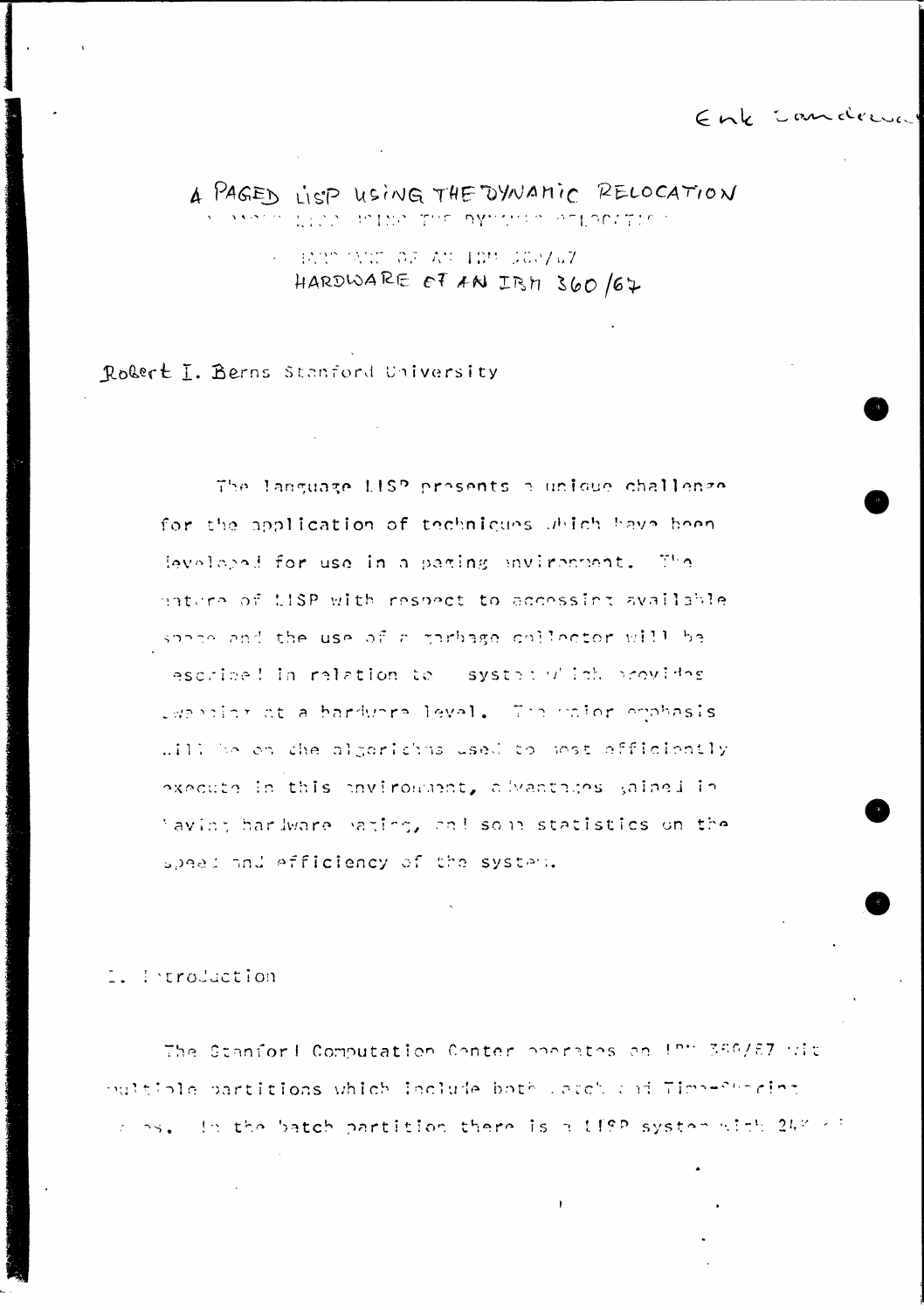free cell starage (1883-360 double words) and 245 words for compiled code. Under other configurations these limits hay be raised as high as 60% and 60% respectively. Using only the interpreter it is possible to make available to the user 90K of free cell storage. For most LISP problems solved locally these sizes have been found to be quite sufficient.

A Time-Shared version of the LISP system has been written which operates under a monitor that uses the dynamic relocation hardware of the 18M 360/67. This version was originally written to use only the physical memory provided for by the monitor. Under this restriction, the LISP system can only access 15K of free cells with no room for the compiler. To make it possible to run larger jobs such as those possible in the batch, a new version of the Time-Shared LISP was written. This version, using services provided for by the monitor, has the ability to use up to 64 pages (4096 bytes per page) of drum space for virtual hemory. The total physical core available is 24 pages.

The monitor allows the LISP system to manage its swapping to some extent. In actuality, all control of page swapping is done by the monitor, and mearly provides the system writer with the ability to define an algorithm for managing his pages.

To do the work described above, it was necessary to do a major re-write of the garbage collector and the CONS routine as well as adding a new routine to handle the swapping. Some of the methods described are based partly on modifications of the work

<u>المختلف الاشتراكية الاسترادية</u>

of Bobrow and Hurphy (3) with respect to the CONSing algorithm. This paper describes additional algorithms to select the page which should next leave physical core, and some special considerations for the tarbase collector.

In what follows I will be continually referring to the terms "KEEP" and "HOLD". KEEP may be thought of as the process of having a page of virtual memory currently residing on the drum brought into physical core. The responsibility for modifying relative addressing is shared between the hardware of the 360/67 and the Time-Sharing Monitor. This work is not done by the LISP system. "HOLD" may be thought of as the reverse process of writing a physical page out onto the drum and making the physical page available. Again, the responsibility of addressing is outside of the LISP system. Hence, a swap is HOLDing one page and KEEPing another.

#### 2. Virtual Memory Allocation

Figure 1 shows a schematic of time shared LISP/350. This version is described without the compiler included. The addition of the compiler will increase the size of the interpreter slightly and will remove some pages from the total free-cell space for the collection of compiled code. However, the fundamental swapping algorithm will remain intact. As is true in BBN LISP the compiler and interpreter may interact with one another with compatibility over S-expressions and function definitions.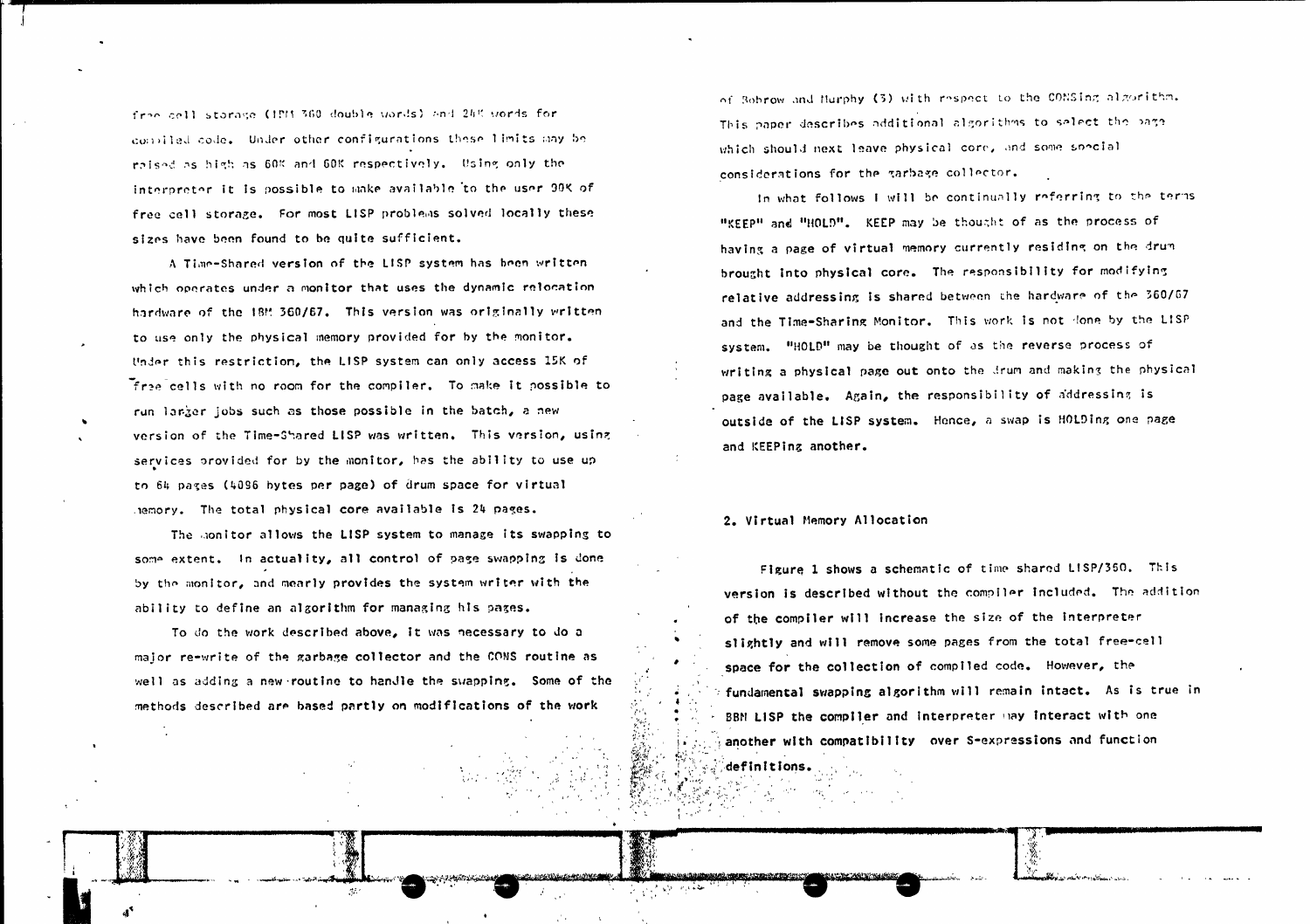## Figure 1 **System Schematic** of Virtual Memory

Initial Physical Core



**739FFF** 

The addresses shown are bexadecimal. Motice that the address for the system code shows it to be in a different place than the relocatable data. This is to aid the monitor in sharing the same copy of the subsystem among many users. The initial object list contains all atoms pre-defined by the LISP system (character objects, function names etc.). The relocatable constants, push down stack, initial OSLIST, and the first page of free cells remain in virtual nemory at all times. This decision was based on the high usage of these items throughout a run. However, the garbage collector must still collect over all items starting from the initial OBLIST. The rest of virtual memory may be used for swapping.

3. Free Cell List Maintanence

Initially, the user is given seven pages of free-cells, the first two being the initial object list. A separate free list pointer is maintained for each available page. When a page boundary is crossed the old pointer is saved and the one for the new page becomes active. This is to aid in concentrating the creation of lists on single pages. Further work on doing this is handled by the CONSing algorithm. Having this compactness (or linearity) is a desirable property, for if lists can be kept from crossing page boundarys too frequently, then scanning these lists will cause fewer swaps.

As new space is required, and the current page has no more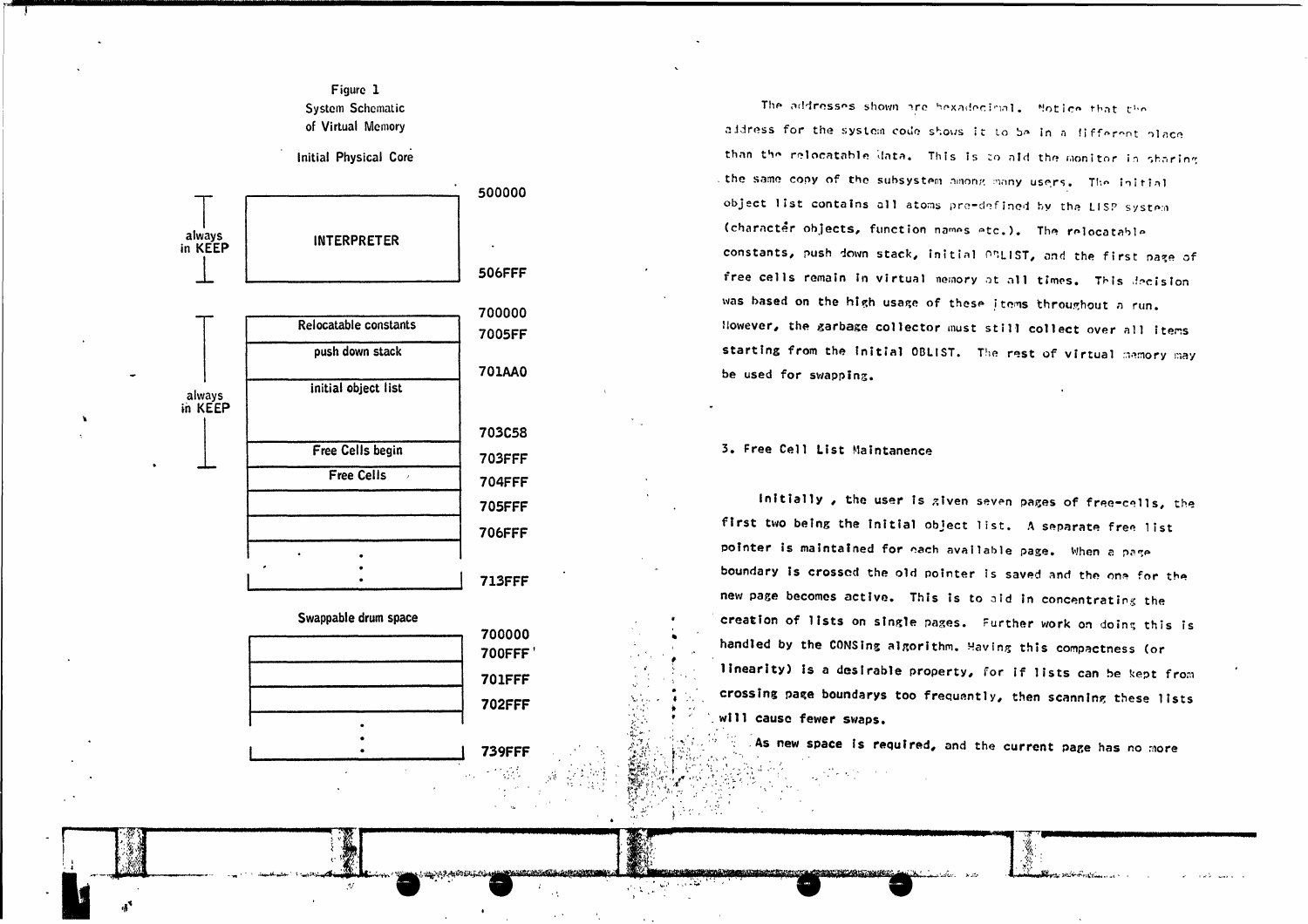space, a check is made of the free list table. If a page exists with soace it is used (again the CONSing algorithm will try to get a particular page to increase compactness). When no space is available on any active page a garbage collection takes place. If the garbage collector decides more space is needed than the amount collected a new entry is made in the free list table and a new page becomes active and is initialized. Initialization is the process of linking each double word to the following one and placing a special mark in the last cell indicating the end of space on that page.

## 4. The Garbage Collector

\* The tarbage collector must collect on all active pages whether they are in KEEP or HOLD (the swapping algorithm is used to bring in HOLD pages as they are needed). It is after the garbage collection takes place that the decision is made whether a new page should be added to the list of active pages or not.

The criterion used is that a new page is added if the number of cells collected is less than 10 percent of the total number of current free-cells. The choice of 10 percent is arbitrary and seems to work well for most test cases. Two possibilities for change exist here. Have the percentage be a parameter set by the user, and/or determine the percentage dynamically based on the

current usage. Ideally, it would be best for the larger programs to get pages rapidly at the beginning (a high percentage) and then less as the program's demands begin to level off.

When the decision to add a new page is made a number of possibilities exist. There may still be room in virtual memory to add a new page without swapping an old one; if so, this is done. However, when no KEEP space is available some page must be put into HOLD so the page may be initialized and hence the swanping algorithm is again used.

The swapping algorithm itself makes decisions as to which page should be swapped out based on criteria to be discussed. However, the swapping done in a garbage collection should not affect these criteria as they are based on the status of the running program and not the incidental garbage collections. Hence, tables used in the swapping algorithm are saved upon entry to the garbage collector and restored upon exit.

#### 5. Algorithms

SWAPPING OF PAGES. When a referenced page is not in KEFP status some decision is necessary as to which page should leave core to make room for the referenced page. The obvious choice is the page which has been referenced the least. However, to count the number of references to a page or the length of time that has elapsed since a page has been referenced requires either some

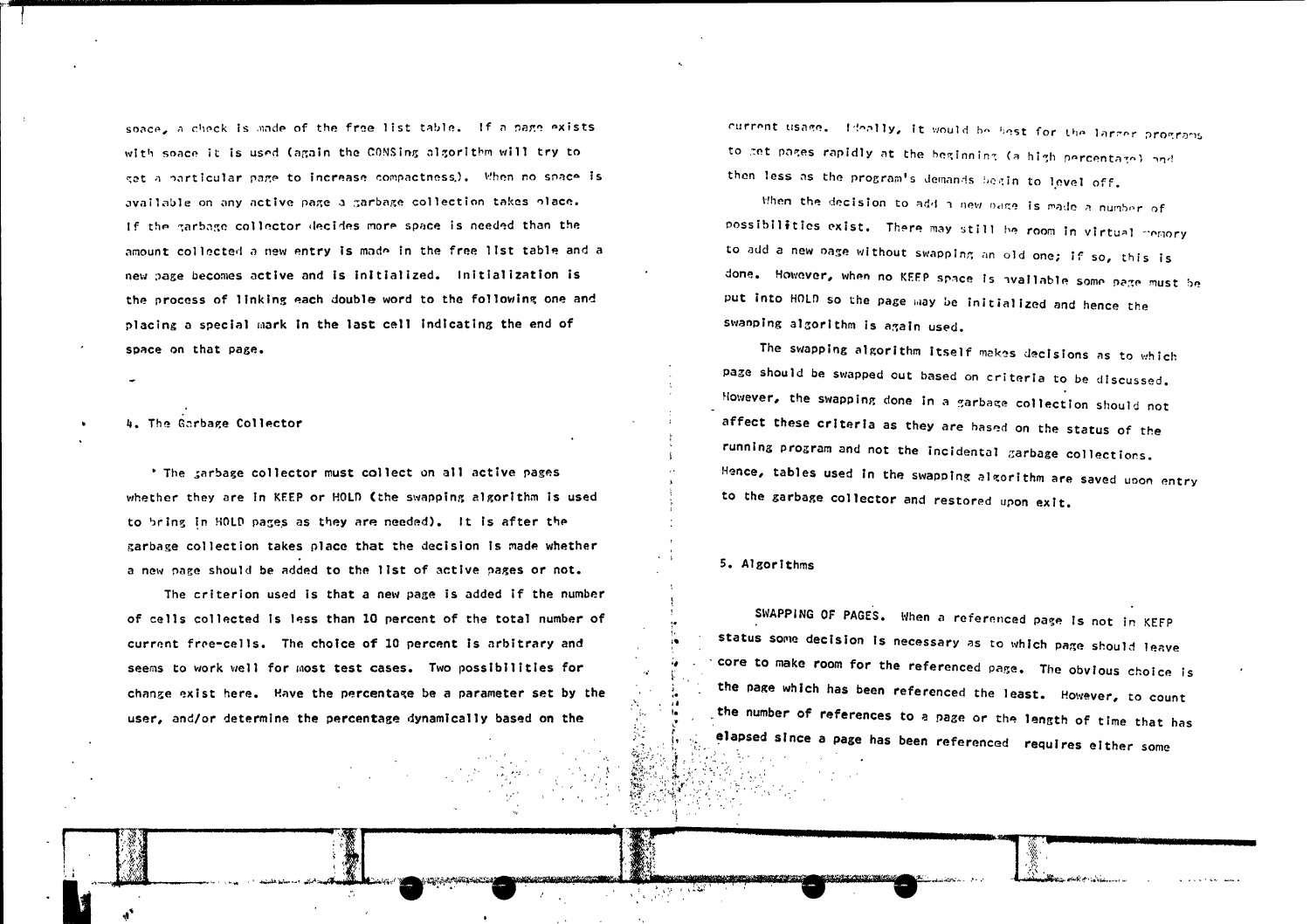special hardware or some intricate software simulation of that hardware, CONEN (4) describes some of these techniques in his paper. In it, he concludes that time of inactivity is one of the best criteria for choice of the leaving page.

I propose a method for choosing a "reasonable" page to leave without computing an unreasonable number of statistics. Consider the following two factors:

- 1) Page references tend to "clump". Particularly as the result of linearity. So it is preferable to keep in physical core "new"
- pages and throw out "old" ones.
- 2) Some pages are heavily referenced, regardless of age, and will be required almost immediately if they are thrown out.

The first factor can simply be measured by the number of pages which have been brought in (number of page interupts) since the page under consideration. The second factor can be based on historical data, namely how many page interupts on the average have occured between swap out and the next swap in of the page. The relative weights given these factors determine the "conservativeness" of the algorithm, i.e. how long a page is

kept in physical core simply on the basis of (perhaps) ancient swap data. If physical memory is small, it is preferable to be able to use all pages of physical core for swapping as opposed to keeping a page because of high activity, so factor 1 should dominate. With large physical memory, some "deadwood" can be tolerated for better average swapping behavior.

With this in mind the following was done. An in-core table with three entries for each available page (in core or on the drum) is created with the following information contained in it:

- 1)  $SC The Swap Count The number of$ times the page has been swapped out.
- 2)  $SD The Swap Differential The total$ number of swaps which have occured while the page was not in Physical core.
- 3)  $M -$  The Maximizing statistic This is described below. The page with the largest M is the page to leave core.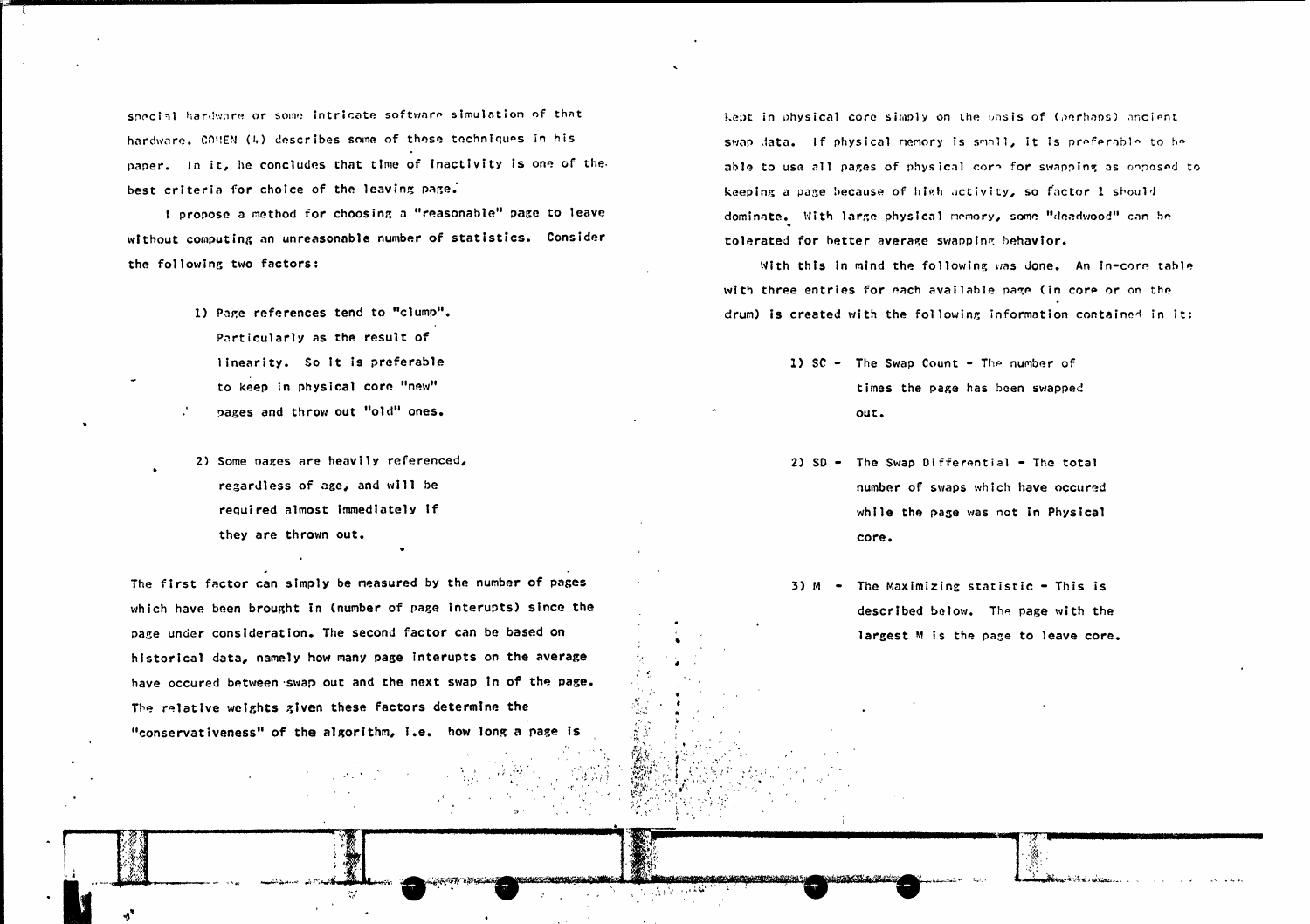Other variables used below in describing the algorithm are:

- 4) CCI The Current Count In The total number of swaps which have taken place when the page was last brought into physical core.
- $5)$  S  $\cdot$  Swaps  $\cdot$  The total number of swaps which have taken place.
- $6)$  K A constant of proportionality.

The value of SD/SC is then the average number of times a page has been out of core. Hence, the page with the maximum SD/SC would be the page to throw out. However, a page could get a very small SD/SC by having an early high activity and never be swapped out. To compensate for this we may add to this figure the number of times the page is in core. This would be the total number of swaps which have occured (S) less the count when the page was brought in (CCI). So the longer the page is in core the greater (S-CCI) will be. Eventually, this value will become large enough to dominate the following expression:

 $SD/SC+K*(S-CC+)$ 

The page with the largest value for this expression is the page to leave physical core. The constant f is used as the weighting factor described in the previous paragraph. For our system a Y of 4 was chosen. The computation of S, SC, and CCI are obvious by definition, SD may be computed by subtracting S from the current SD when the page is taken out, and adding S when the page is brought in. From an examination of the equation we can see that S and K are constants for each page per swap and may be eliminated from the computation. Also, the value obtained is constant while a page is in keep and hence we may compute it once when a page is brought into KEEP and the value stored in the table. The algorithm becomes therefore:

> Compute the maximum value of  $M$  for those pages which are in KEEP. M is computed from M=SD/SC-4\*CCI each time a page is brought into KEEP.

This table can serve additionally to give the status of the because M containing a non-zero value means the page is in KEEP, M of zero can be used to mean the page is in HOLD, and an SC which is negative can be the initialization to show a page which has never been referenced.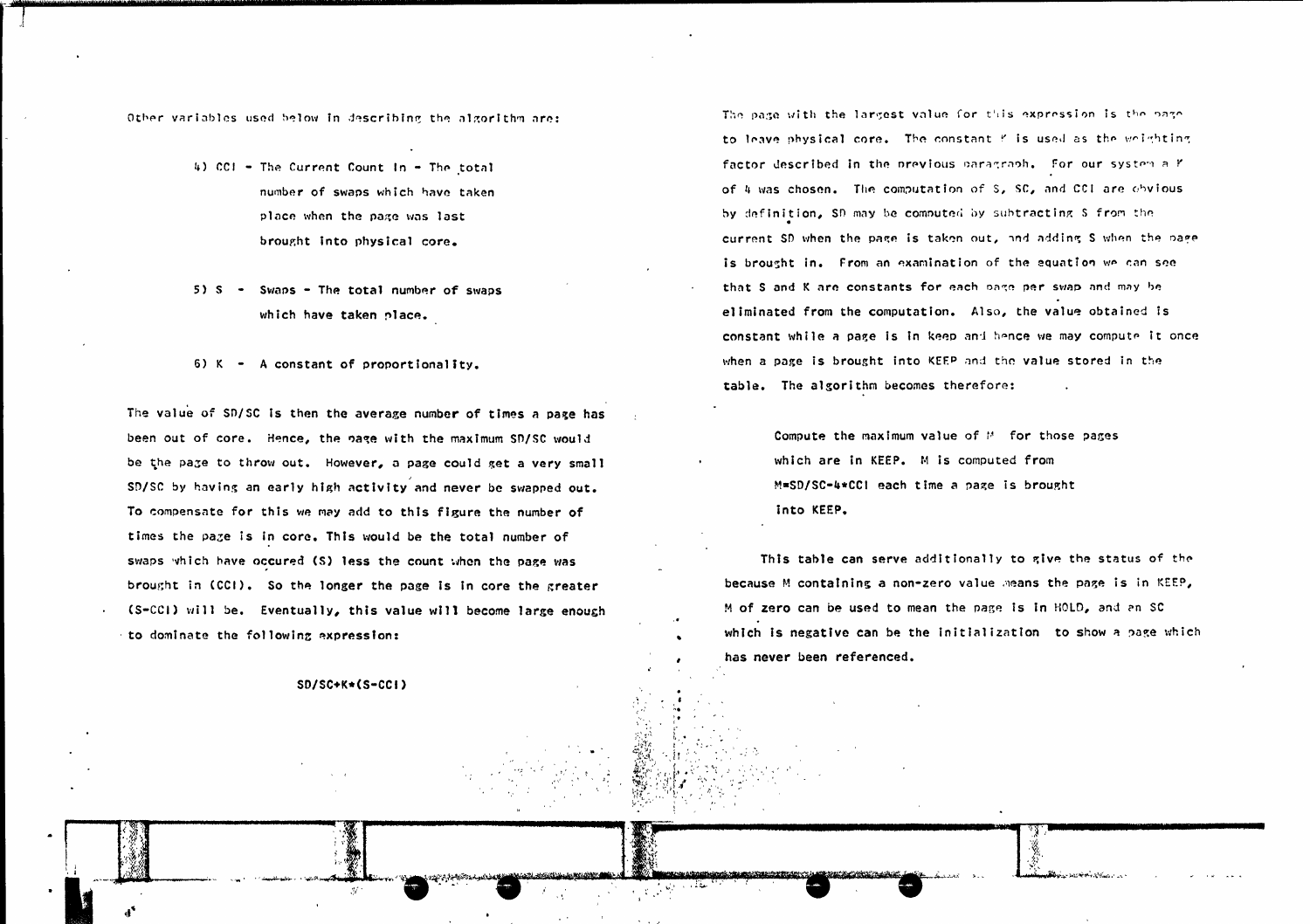CONSING ALGORITIM. Since CONS is the only LISP function which requires tetting new space, it is at this point that the decision as to what page to get the space from should be made. Me want to keep the lists which are created linear and on as few pages as possible so that references to lists do not cause an excessive amount of swapping. Therefore, CONS should try to get new space from the same page that the items it is CONSing are on. Preference should go to the second argument as most lists are scanned by moving along the CDR elements. The method above is described by BOBROW and MURPHY in their paper. Their method is slightly more sophisticated due to some additional information about the nature of ATOMS. For the system being described here all that is done is the following:

To construct  $Z = CONS(X,Y)$ , if there is room on Y's page put Z there, else if there is room on X's page put it there, else choose a page with space on it that is in core. Z is placed on X's or Y's page if there is room regardless of whether the page is in physical core or not. This is because the number of times we scan this list will usually be considerable as compared to single swap necessary to get X's or Y's page.

6. Discussion

In examining some test cases, for which statistics are given below, it was found that a major problem is in the object list.

The scan for a particular item requires a linear search of OBLIST and the comparison requires that each page on which an item of the list occurs be brought into core, resulting in much additional swapping. A hashing method for storing objects could considerably reduce the number of swaps. The system being discussed in this paper is a modified version of the BATCH LISP being used at Stanford and under normal conditions it was found that the changing over to a hashing scheme for the object list did not increase the efficiency of the batch system. It was decided that to do this for the timeshared system would involve too much of a program re-write, and so we decided to put up with the OBLIST problem until another method for solving it could be employed. As the OBLIST is scanned only during the initial reading in of functions where paging activity due to other sources is usually relatively low, this problem has not created a serious threat to the overall efficiency of the system.

STATISTICS. The test cases used to gain some representative statistics were the Expression Recognition Routine (ERR) described by ROSEN (5); the METEOR language written in LISP described in Information International Inc.'s book (6); a polynomial simplifaction program; and some highly interactive student problems. The polynomial simplification program was used because of its size (approximately equivalent to a card deck of 800 cards). This was to check the effect the object list problem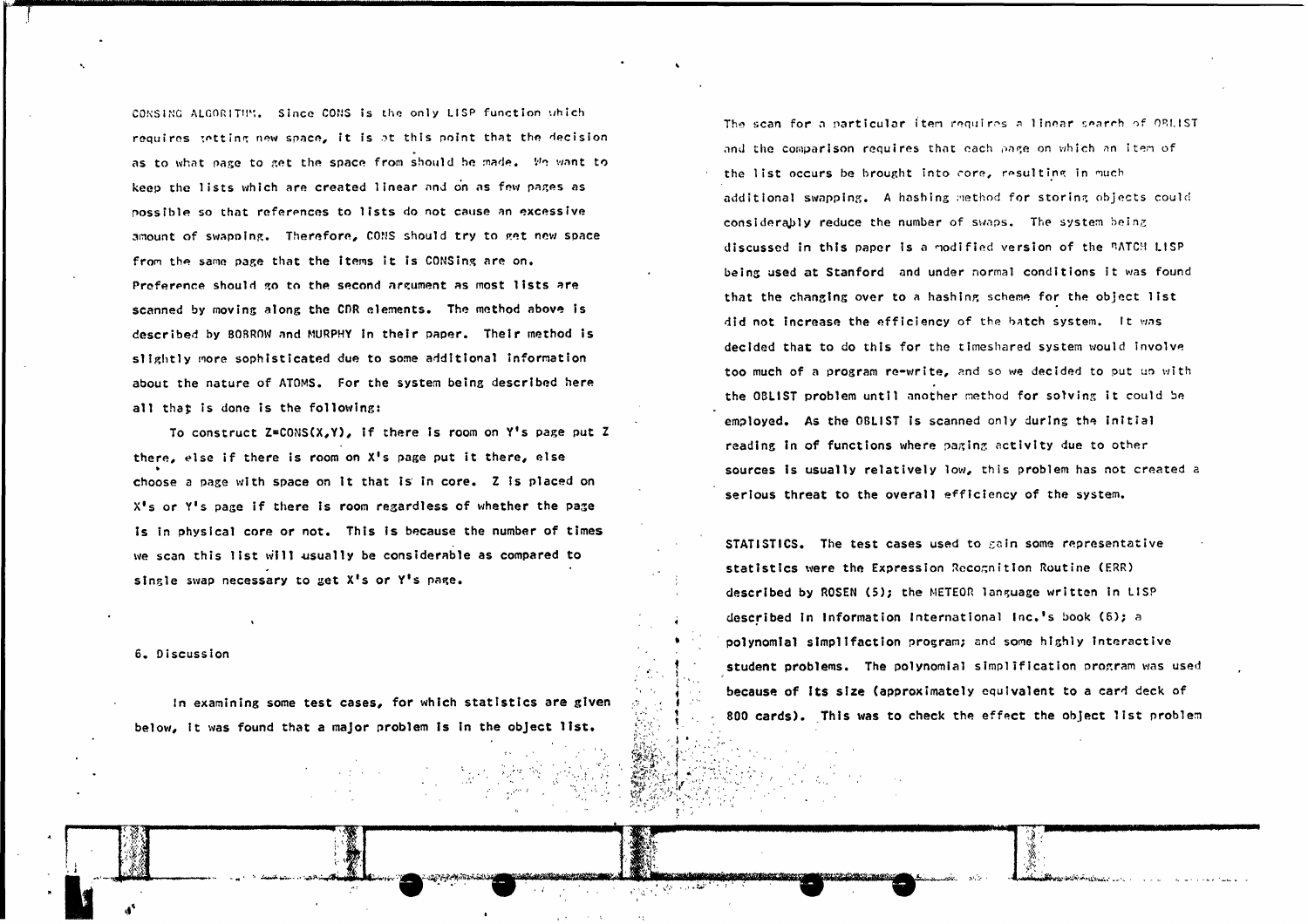would have. HETFOR and FRR tend to create rather long lists and hence help in checking how well the algorithms linearize lists. The student problems are primarily exersises in defining and testing functions so that much interaction was required and response time would be more observable.

One important fact should be mentioned at this point, and that is with reguard to "number of swaps". While I have talked about moving a page from physical memory (KEEP) to the drum (HOLD) as constituting a swap, there may indeed be no drum reference made. This may be true for one of two reasons. First, if the page being put in HOLD has not been changed then no drum reference to store the page is made. Secondly, the monitor, which may at one time be handling many sub-processors may find that even though a request for putting a page in HOLD is made, there is sufficient core available to avoid making the drum reference at that time (which means essentially that the size of physical memory can vary). Since frequently in LISP large lists are scanned but not changed, it is quite plausible that the actual number of drum references may therefore be somewhat less than the number of "logical swaps". Indeed, under controlled conditions this seemed to be true for a considerable number of test cases. For the test cases mentioned above the number of swaps was about 30 percent greater then the actual number of drum references. For other tests this figure varied from 15 to 40 percent.

187

ment di tributi l'alba

To test the officency of the system counters were put in to count the number of CAR's, CDR's, CONS's, swaps, garbage collections, and swaps done in the garbage collector. Additionally, time of run, time spent in swapping, and time spent in garbage collection were recorded. As is mentioned in (3) it would be expected that if storage were distributed randomly then the percentage of cell references which caused swaps would be about the same as the ratio of amount of physical space available for the program to the amount of virtual space used. It should be pointed out that the number of CARS and CDRS is actually sreater than the number shown in the statistics. This is because the LISP system does its internal CARS and CDRS "in line". The Inumber shown are those called for by the user program. To get a true relationship between CARS, CDRS, and swaps the swaps counted are also only those swaps encountered during user calls to CAR and CDR.

A test of the linearity of lists can be made by checking how many swaps were necessary during a garbage collection. The more linear the lists the fewer swaps necessary. Since each active page must be referenced, the minimum would be one swap for each page that could not reside in KEEP space.

Figure 2 describes the values for the above mentioned factors. The size of physical memory for these runs was 10 pages. Cases 1,2, and 3 represent the ERR and METEOR orograms